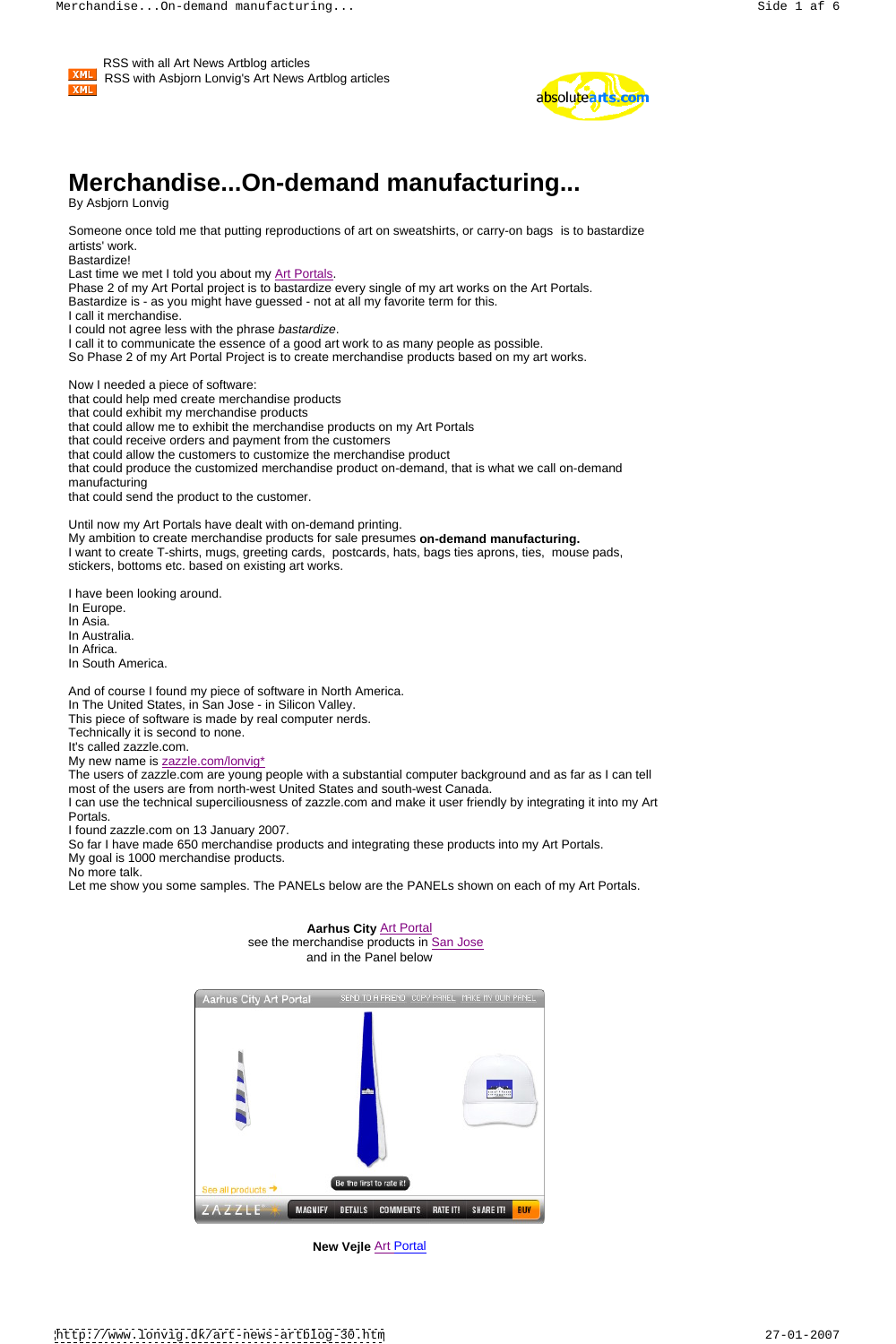## see the merchandise products in San Jose and in the Panel below



**Haderslev City** Art Portal see the merchandise products in San Jose<br>and in the Panel below and in the Panel below



# **Shanghai Chambers of Commerce** Art Portal see the merchandise products in San Jose and in the Panel below





#### **The Aros Art Museum** Art Portal

Racing Cars - The Art Dimension se the merchandise products in San Jose and in the PANEL below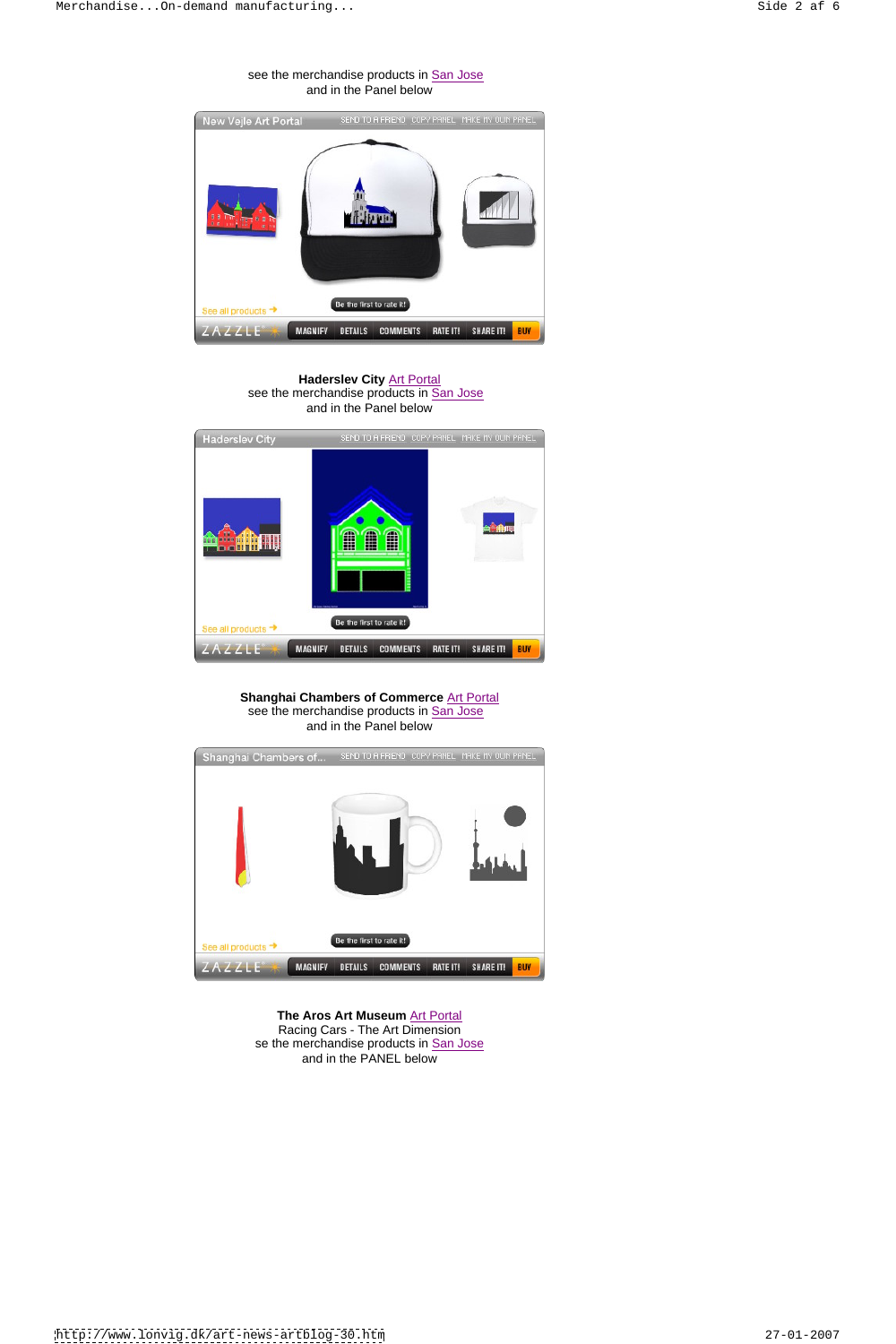

#### **The Dansih Parliament** Art Portal see the merchandise products in San Jose and in the PANEL below



#### **The Guggenheim Museum** Art Portal see the merchandise products in San Jose<br>and in the PANEL below and in the PANEL below



#### **The BG Bank Corporate** Art Portal see the merchandise products in San Jose and in the PANEL below

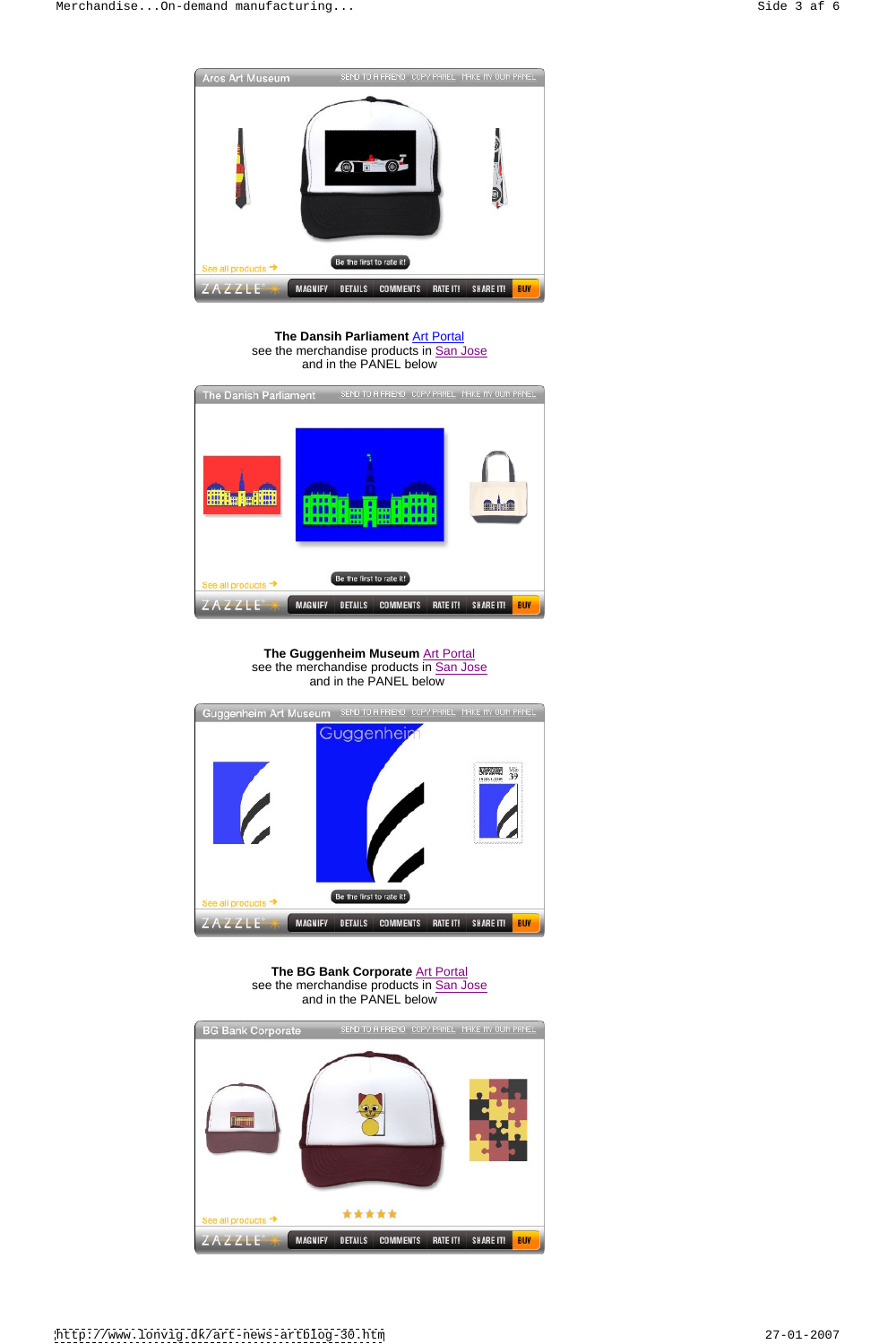## **The BG Bank Hedensted Art Portal (my bank)** see merchandise products in San Jose<br>and in the PANEL below and in the PANEL below



**The Nykredit (Financial Group) Art Portal** see the merchandise products in San Jose<br>and in the PANEL below and in the PANEL below



**The Worldwide Wildlife** Art Portal see the merchandise products in San Jose and in the PANEL below





**The Children's Museum** Art Portal see the merchandise products in San Jose and in the PANEL below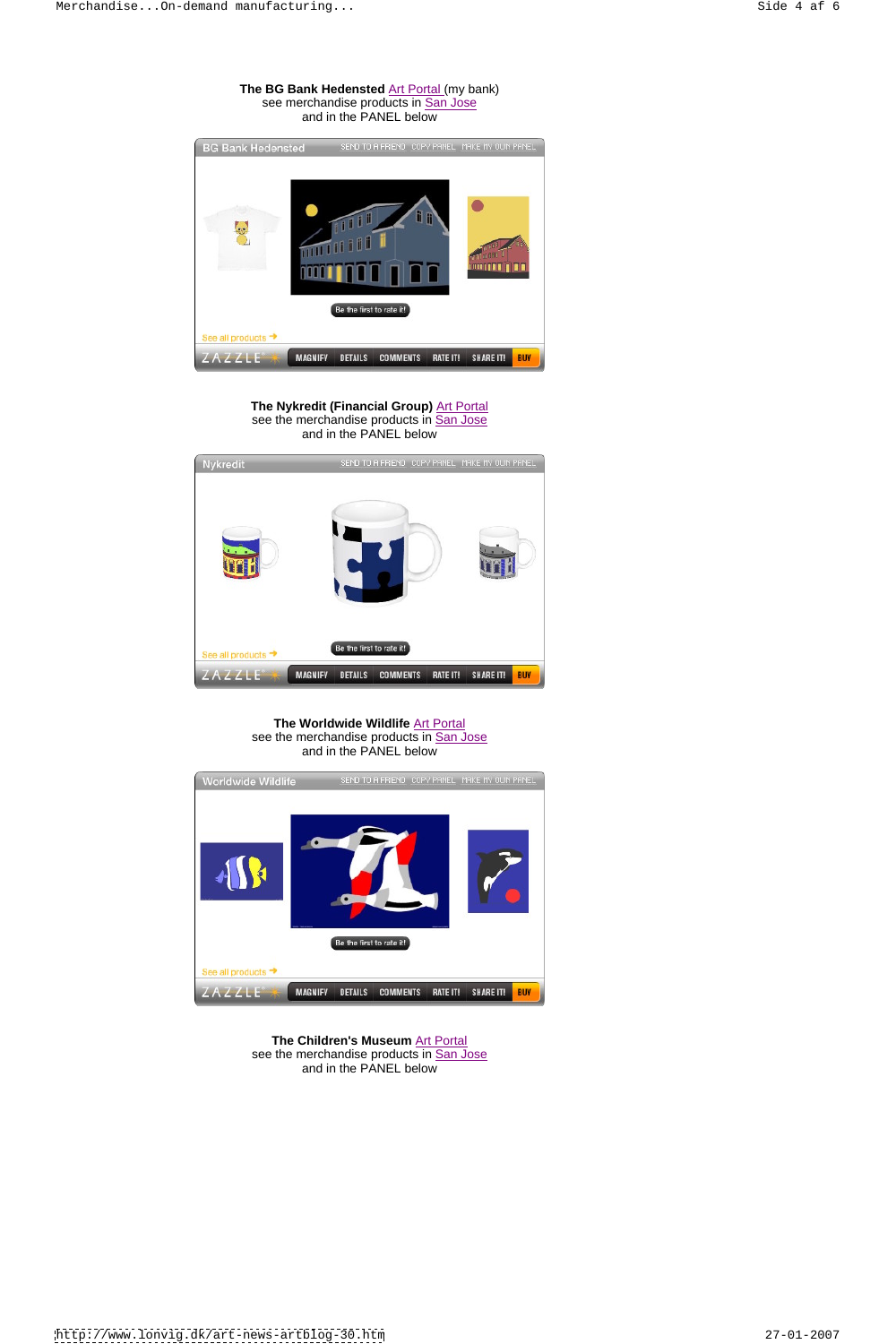

**Circus - I'll invite you to see the Circus Merchandise** even if there is no Circus Art Portal - yet. The Banana is far the most popular of my Merchandise products. See the Banana in San Jose and in the PANEL below



**Finally for your entertainment (US citizens only)** Zazzle.com is authorized to approve US Postal stamps. So far I have made 50 stamps for all you guys in The US. See them in the PANEL below and order the stamps in a sheet of 20 in San Jose



If you want to see more PANELS you have to explore them yourself on Art Portals.

#### **Thoughts**

I know I have to be aware of my own fascination of technically good software due to my past as a software engineer.

zazzle.com is an example.

I have to see the software as a tool and only bring is along if it is possible to make it user friendly.

I look forward to see what happens with Phase 2 of my Art Portals project.

Phase 2, which implements merchandise by on-demand manufacturing.

# **COPYRIGHT ASBJORN LONVIG**

see Asbjorn Lonvig's